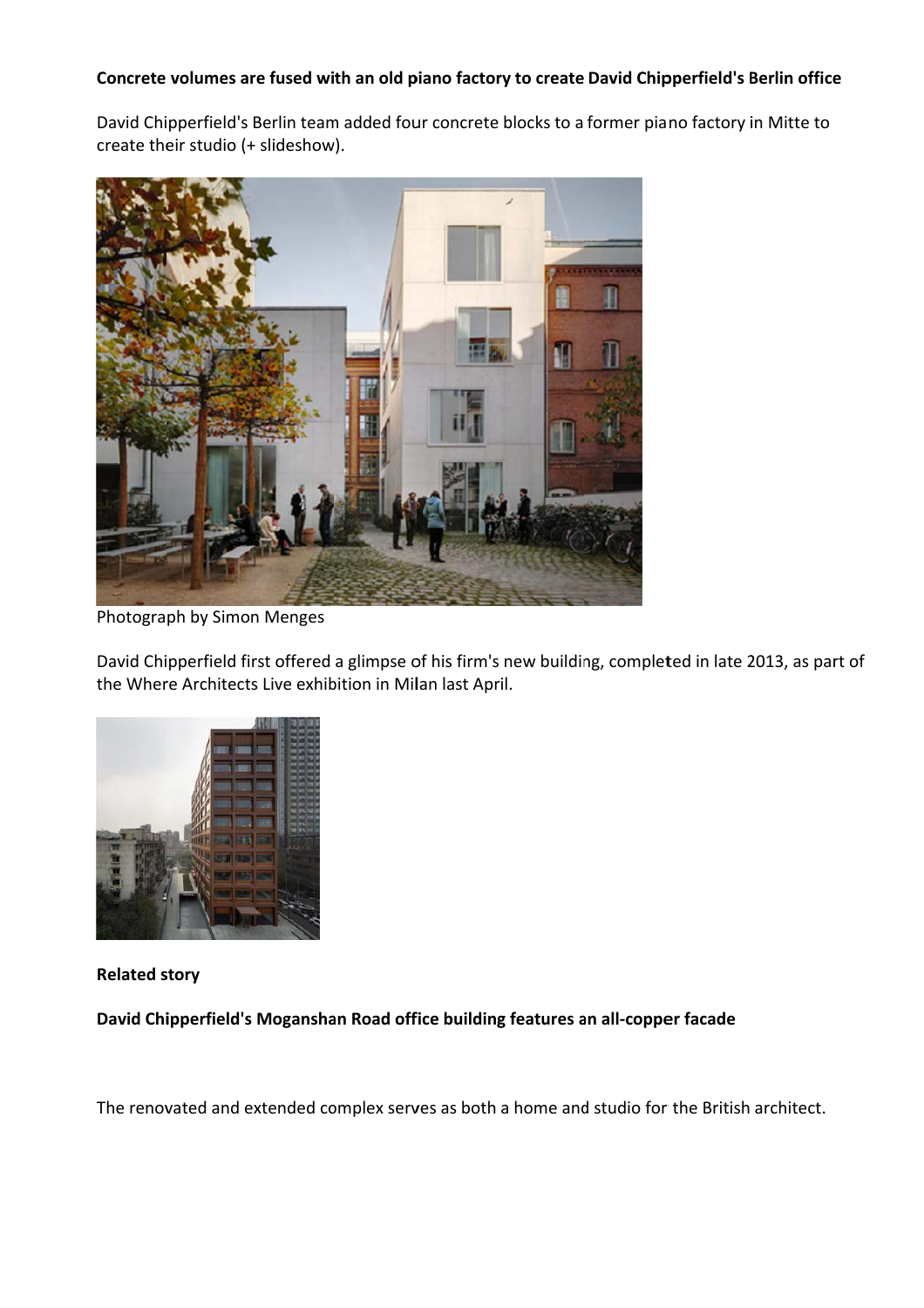

Photograph by Simon Menges

Located at 696 Joachimstraße, the site had been bombed during the war. This meant two of the original buildings had been eradicated, leaving a five-storey block at the rear of the plot and a singlestorey block that had been added later.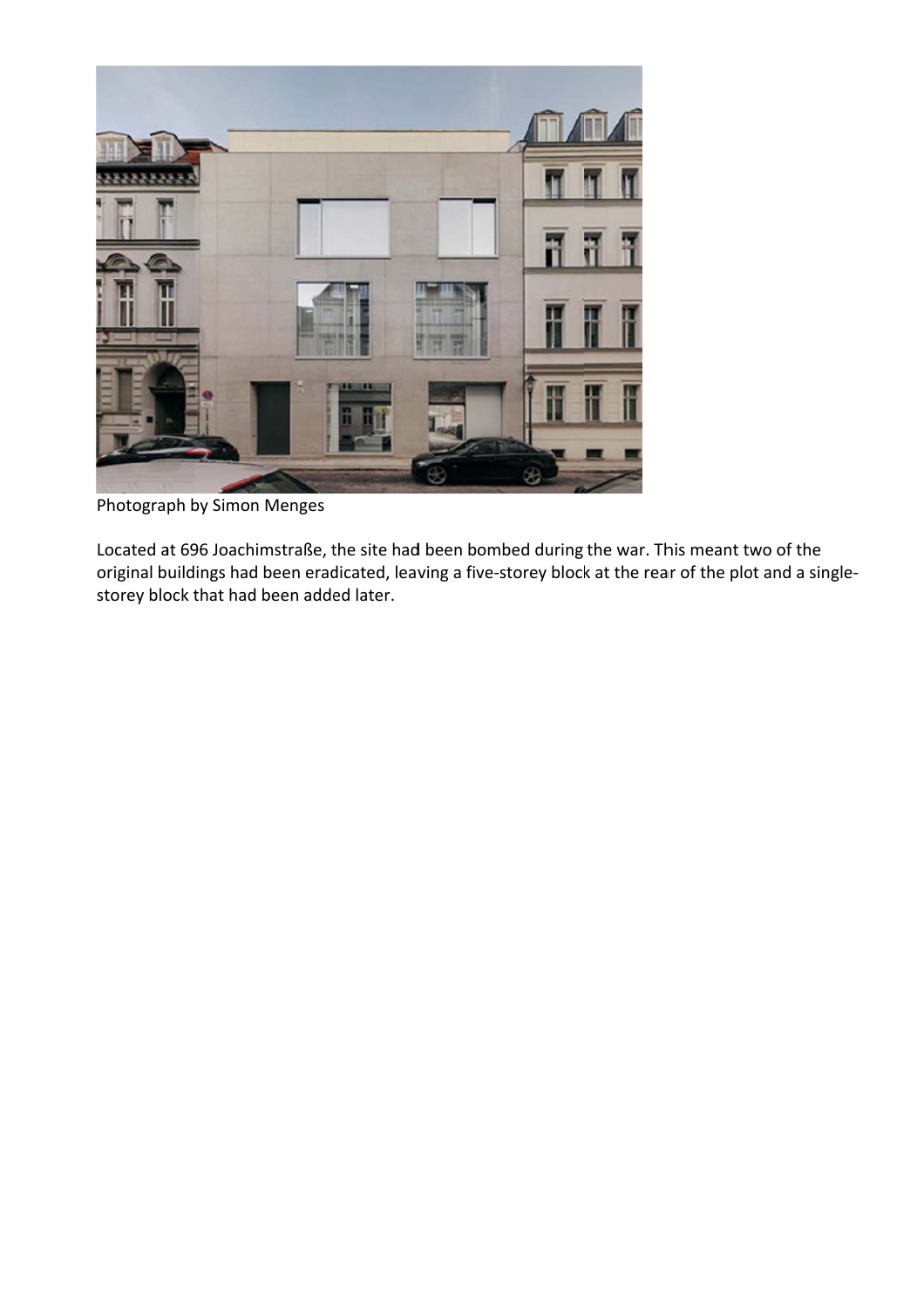

Photograph by Ute Zscharnt

The architects sought to reestablish the same sense of enclosure as the original buildings had created on the site. To achieve this, they closed off the street facade and framed a sequence of semi-private courtyards with the addition of four new building volumes.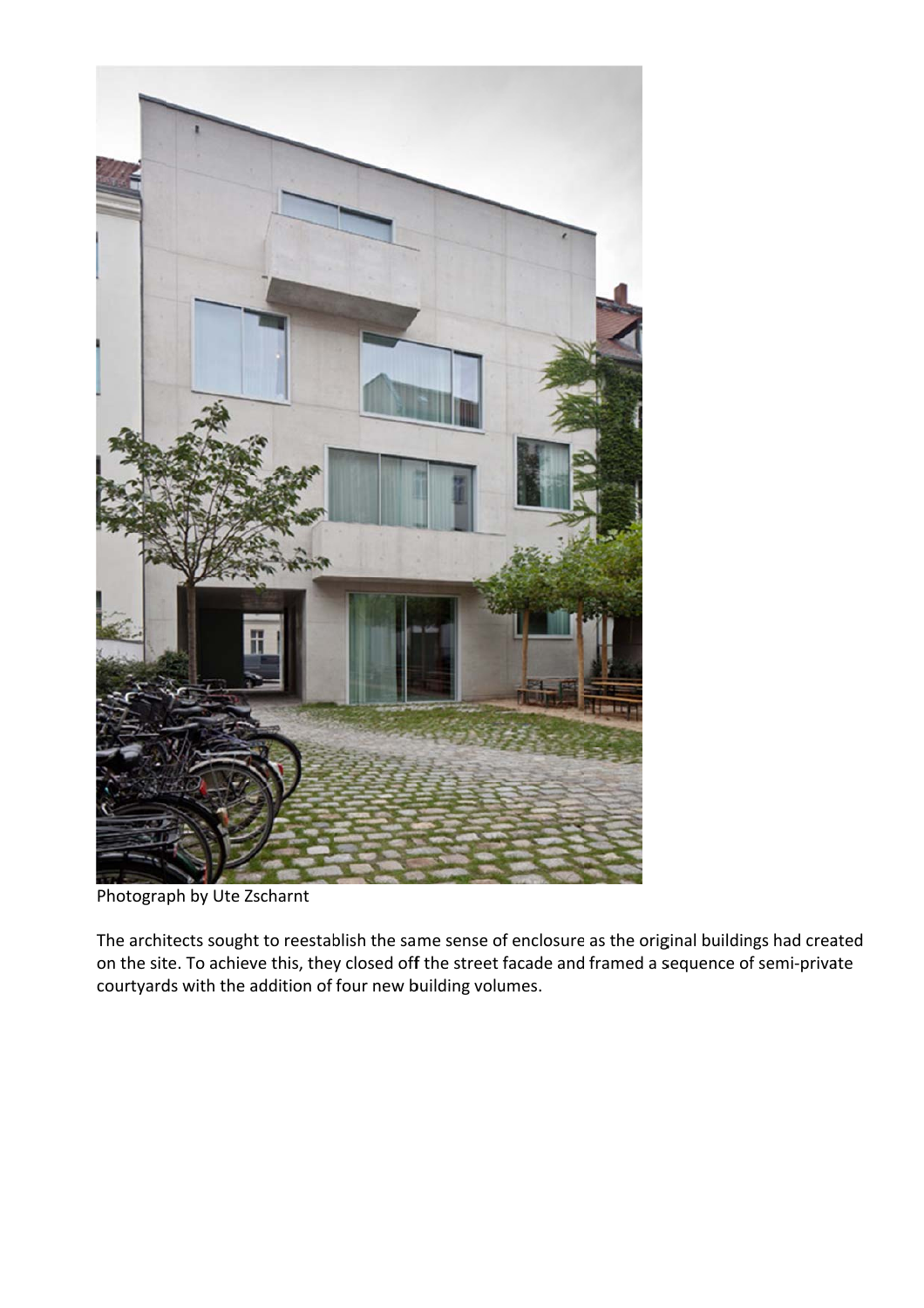

Photograph by Ute Zscharnt

"They are suspended in ambivalence between restoring the situation from before the war damage and a new idea of a block interior," said a statement from David Chipperfield Architects, who also recently completed a copper-clad office block in China.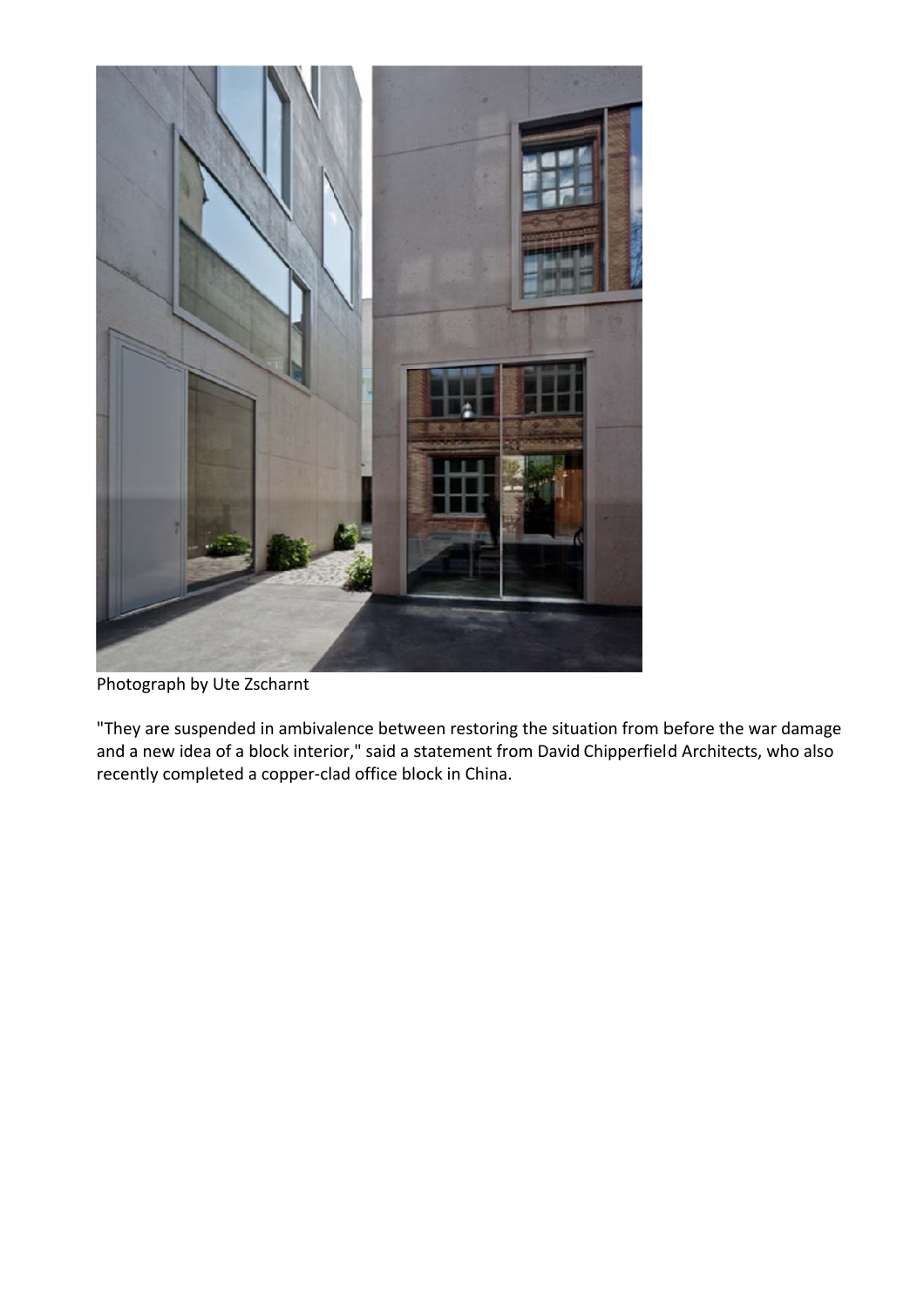

Photograph by Simon Menges

"Simple cubic volumes form independent structures, which can be perceived from different perspectives, while continuing the history of a typical courtyard structure and transforming it into a flowing exterior space," they added.



Photograph by Ute Zscharnt

The largest of the new additions is the four-storey structure that fronts the street. This building houses an exhibition gallery and events spaces, as well as Chipperfield's own three-level apartment.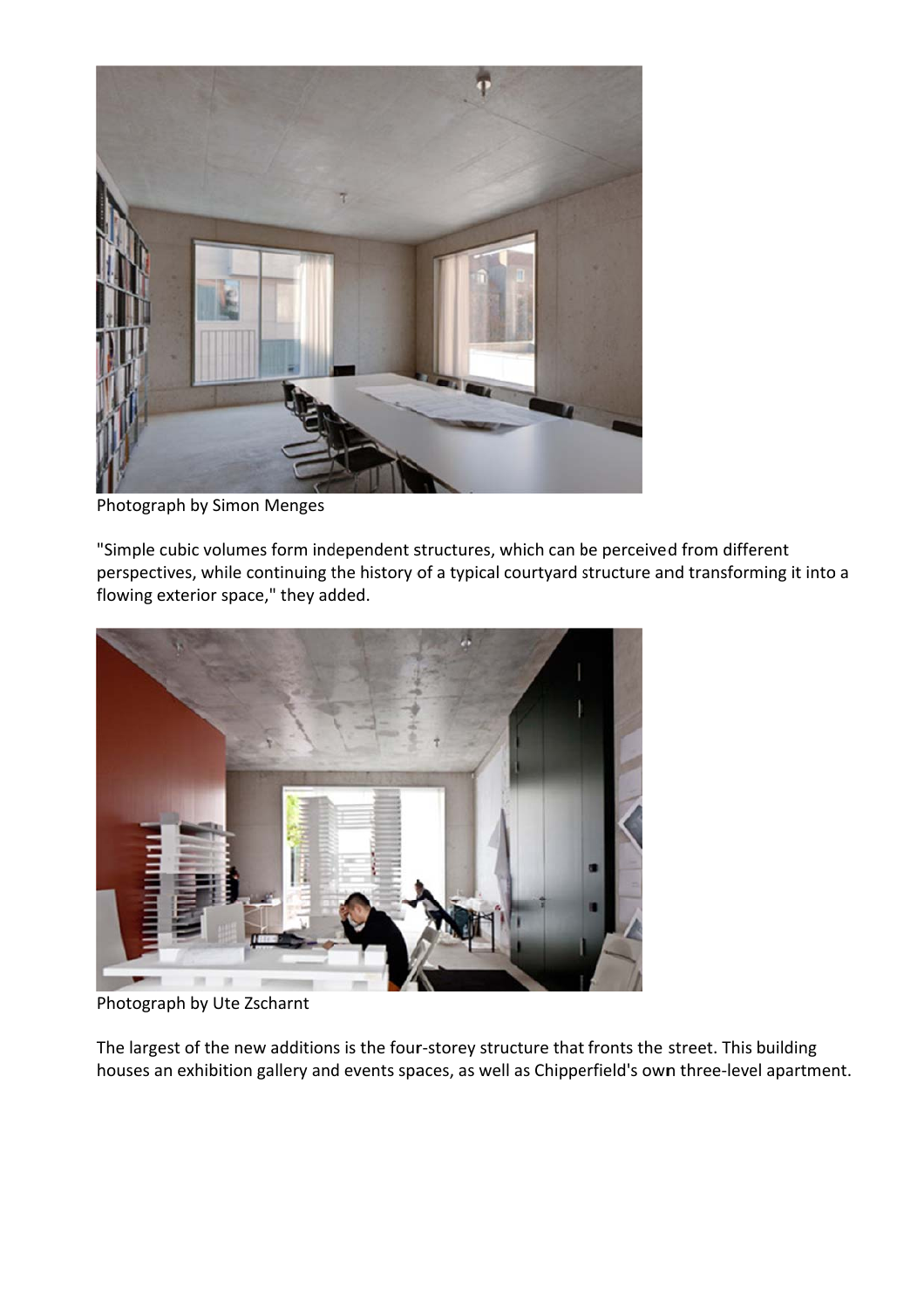

Photograph by Ute Zscharnt

Concrete walls have been left unfinished, and are punctured on the facade by six large windows. These have been deliberately offset at each storey to add variety to the interior spaces.



Two more four-storey blocks adjoin the old piano factory building, which dates back to 1895. These create extra space for meetings and offices, leaving the old building to house the majority of the studios.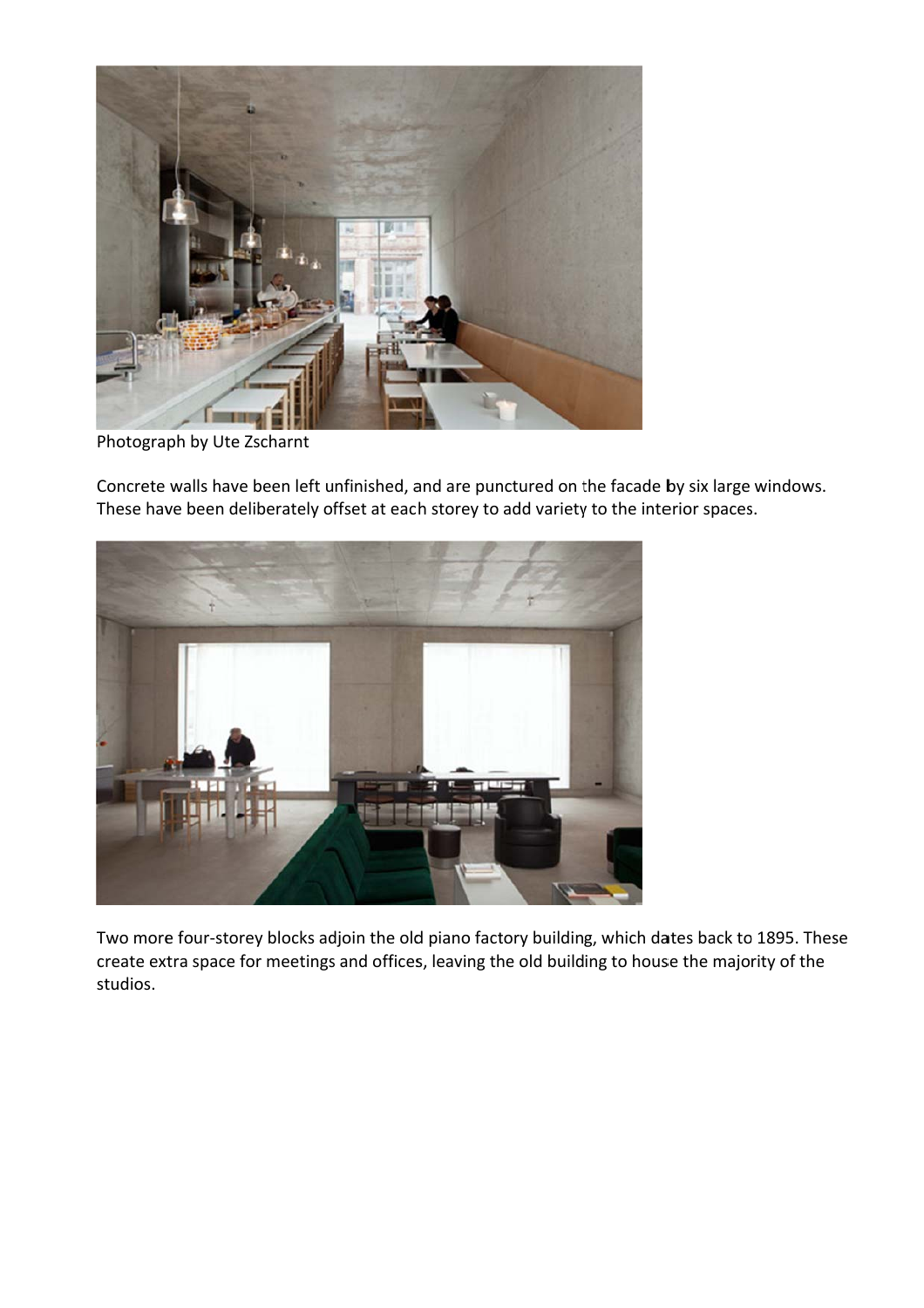

Photograph by Davide Pizzigoni

The final addition is a two-level garden block that serves as a staff canteen.

"Together with the garden courtyard, the canteen creates a semi-public location for socialising and



Internal finishes are kept as minimal as possible, reflecting the style that the studio has become known for. Polished screed serves as flooring and doors are made from hand-painted wooden panels, while a number of surfaces are picked out in veined marble.

## **Project credits:**

Architect: David Chipperfield Architects Partners: Alexander Schwarz - Design Director, Mark Randel - Managing Director Project architects: Marcus Mathias, Lukas Schwind